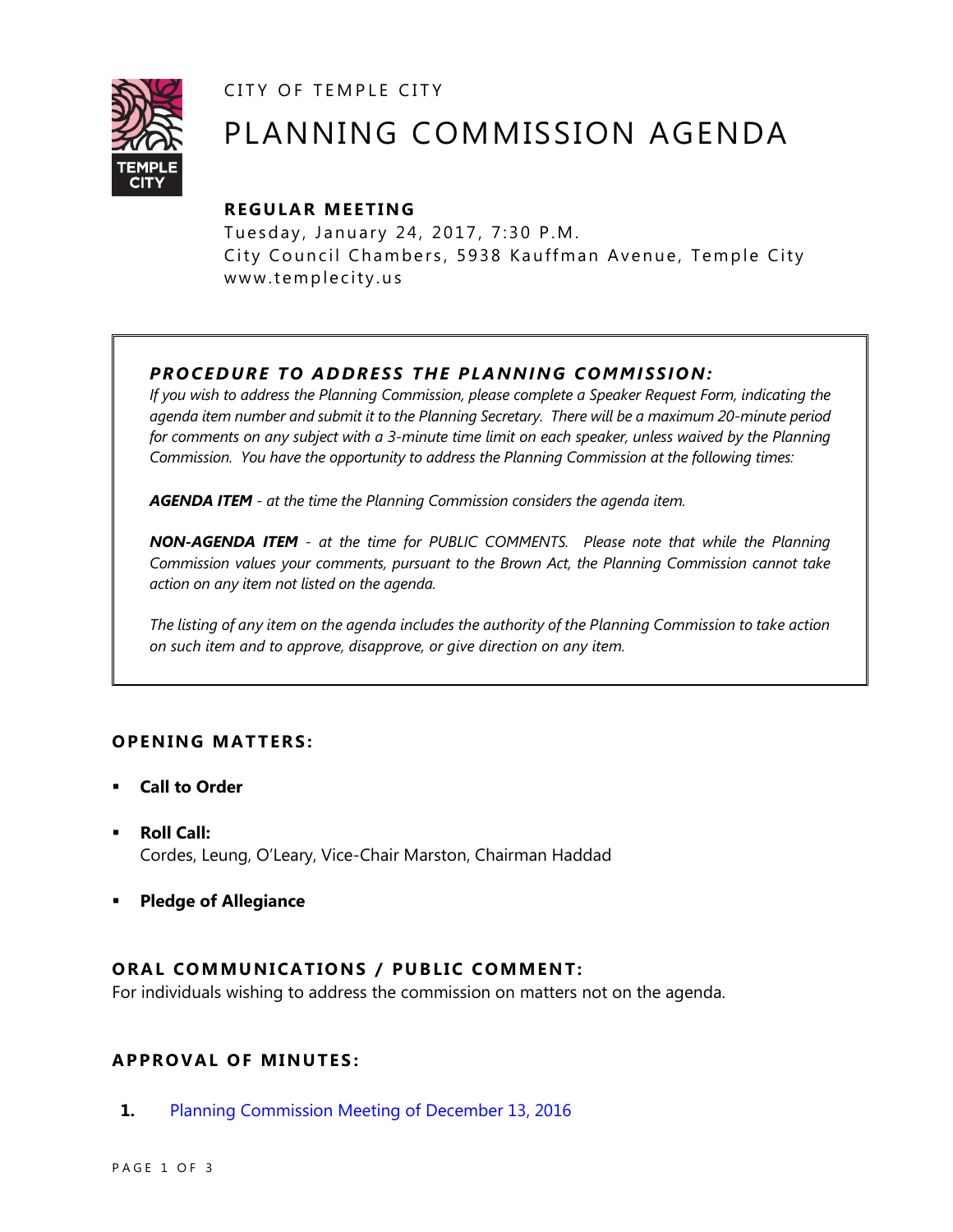#### **PUBLIC HEARING ITEMS:**

- **2. File: PL 16-247.** [A tentative tract map and a major site plan review to allow the construction](https://ca-templecity.civicplus.com/DocumentCenter/View/7349)  [of five condominium units in the R-2 zone.](https://ca-templecity.civicplus.com/DocumentCenter/View/7349)
	- Address: 5350 McCulloch Avenue Recommendation: That the Planning Commission adopt the attached Resolution finding that the project is exempt from CEQA and approve File PL 16-247 subject to the proposed recommended conditions of approval. Project Planner: Adam Gulick, Associate Planner agulick@templecity.us
- **3. File: PL 16-482.** [A request for the review and approval of the Tentative Parcel Map No. 74485](https://ca-templecity.civicplus.com/DocumentCenter/View/7350)  [for a flag lot subdivision and a major site plan review for the construction of two new single](https://ca-templecity.civicplus.com/DocumentCenter/View/7350)[family residences on the property.](https://ca-templecity.civicplus.com/DocumentCenter/View/7350)
	- Address: 5522 Alessandro Avenue
	- Recommendation: That the Planning Commission adopt the attached Resolution finding that the project is exempt from CEQA and approve File PL 16-482 subject to the proposed conditions of approval.
	- Project Planner: Andrew J. Coyne, Management Analyst acoyne@templecity.us
- **4. File: PL 16-549.** [A conditional use permit to serve beer and wine at an existing restaurant.](https://ca-templecity.civicplus.com/DocumentCenter/View/7351)
	- Address: 5741-5747 Rosemead Blvd.
	- Recommendation: That the Planning Commission adopt the attached Resolution finding that the project is exempt from CEQA and approve File PL 16-549 subject to the proposed conditions of approval.
	- Project Planner: Vincent Gillespie, Planning Intern vgillespie@templecity.us